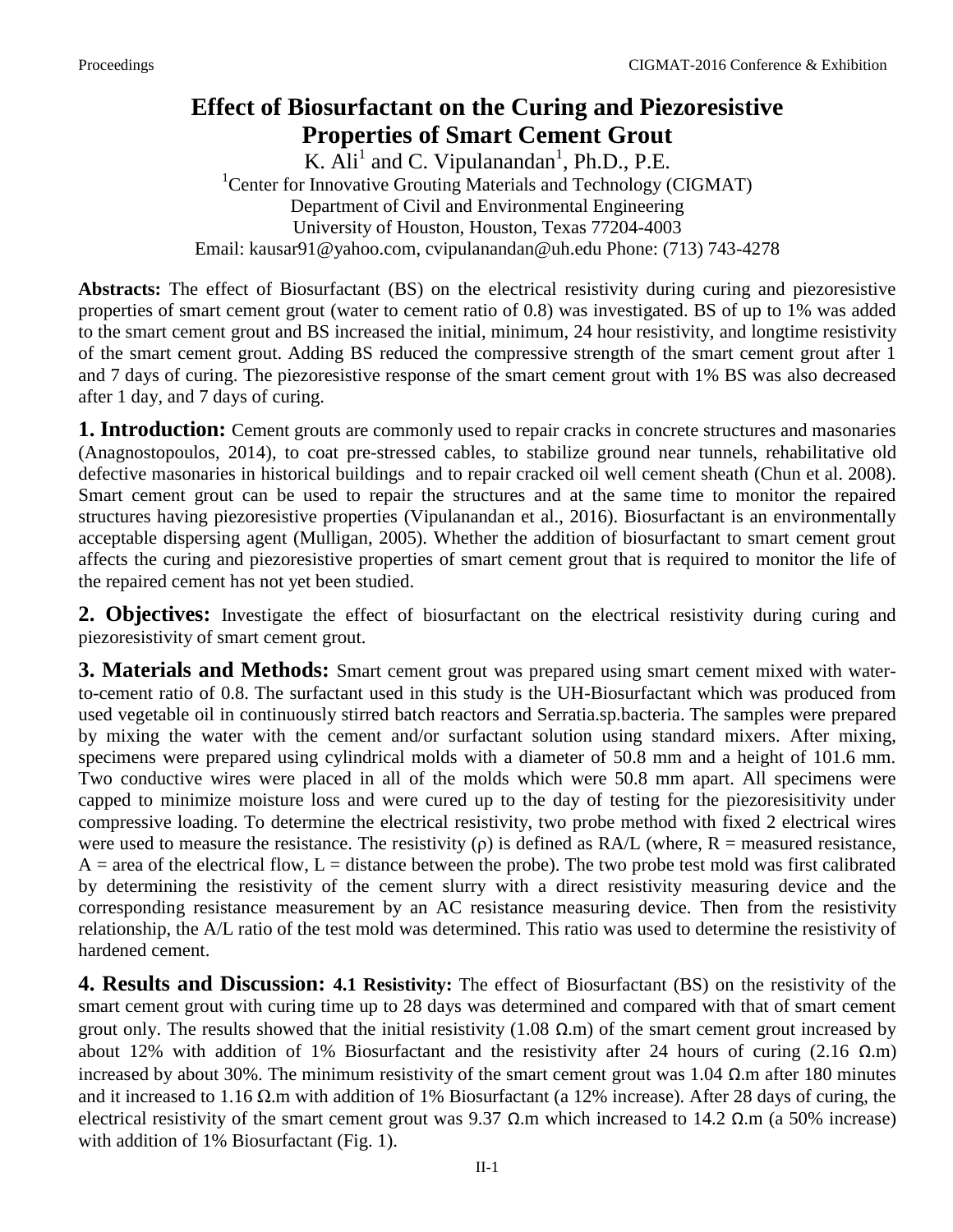**4.2 Compressive Strength and Piezoresistive Properties:** Addition of 1% BS reduced the compressive strength of smart cement grout by 17% and 15% after 1 day and 7 days of curing respectively. The piezoresistive response also showed similar trend with addition of BS. Addition of 1% BS reduced the piezoresistivity by 84% than that of smart cement grout after 1 day (Fig. 2). And after 7 days of curing, the piezoresistivity with addition of 1% BS decreased by 80% from that of smart cement grout (Fig. 3).



**Figure 1. Curing resistivity of the smart cement grout with and without BS** 



**smart cement grout with and without BS at 1 day**

**cement grout with and without BS at 7 days**

**5. Conclusions:** a) BS increased the initial, minimum and 24 hour resistivity of the smart cement grout. The addition of 1% BS increased the initial and minimum resistivity by 12%, and the 24 hour resistivity by 30%. The resistivity of the smart cement grout after 28 days of curing was increased by about 50% by addition of 1% BS. b) Addition of 1% BS reduced the compressive strength of smart cement grout by 17% and 15% after 1 day and 7 days of curing respectively. The piezoresistivity of the smart cement grout with 1% BS was decreased by 84% from that of smart cement grout after 1 day of curing and by 80% after 7 days of curing.

**6. Acknowledgements:** This study was supported by the Center for Innovative Grouting Materials and Technology (CIGMAT) and Texas Hurricane Center for Innovative Technology (THC-IT), University of Houston, Houston with funding from DOE/NETL/RPSEA (Project 10121-4501-01).

## **7. References**

1. Anagnostopoulos, C.A., 2014. "Effect of different superplasticisers on the physical and mechanical properties of cement grouts". *Construction and Building Materials*, Volume 50, January 2014, Pages 162–168

2. Chun, B.S., Yang, H.C., Park, D.H., and Jung, H.S., 2008. "Chemical And Physical Factors Influencing Behavior of Sodium Silicate-Cement Grout". *The Eighteenth International Offshore and Polar Engineering Conference*, Vancouver, Canada

3. Vipulanandan, C., Ali, K. and Ariram, P., (2016). "Nanoparticle and Surfactant Modified Smart Cement and Smart Polymer Grouts." *Proceeding-ASCE Geotechnical & Structural Engineering Congress*, Phoenix, Arizona, February 14-17, 2016.

4. Catherine N. Mulligan, C.N., 2005. "Environmental applications for biosurfactants." *Environmental Pollution*,